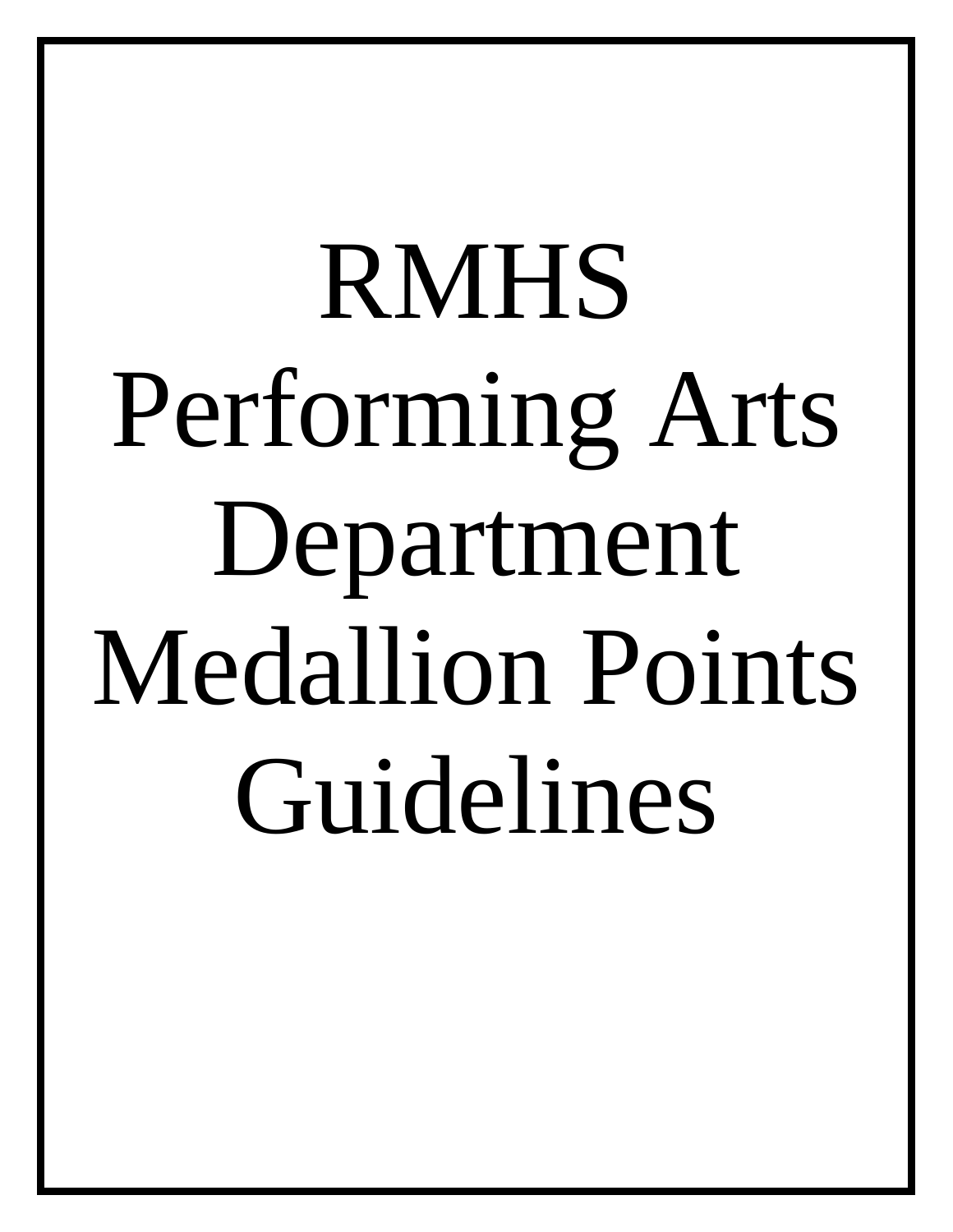### Membership in Rocky Music Ensembles

*5 pts per semester for each major ensemble 3 pts per semester for small ensembles 5pts per semester for Winds/Symphony crossovers 25 pts per year of music at a previous high school*

## Performances by Date

*2 pts per performance*

 $\sim$  RMHS Scheduled Concerts  $\sim$  Contests/Festivals  $\sim$  CMEA  $\sim$  Spirit Band  $\sim$ o

## Music Dept. Director Approved Performances

(by a Rocky ensemble and for the *benefit* of RMHS Music Dept.)

#### *2 pts per performance*

- Performance in the community, elementary schools, middle schools
- Performance for service organizations Rotary Club, Empty Bowls, etc.
- Fundraisers Barnes and Noble and other
- •

# Private Lessons

*2 pts per lesson on primary instrument 1 pt per lesson on secondary instrument*

Lessons must be at least ½ hour in duration. Must provide date log signed by the private teacher and parent.

## Audition for state or national ensembles

#### *2 pts per audition*

Examples:

- All-State Groups Any
- Western States Honor Orchestra
- CSU Honor Band

## Acceptance to state/national ensembles

(Must perform with ensemble to receive medallion points.) *10 pts per acceptance and performance* All-State Groups

> *5 pts per acceptance and performance* All other honor ensembles requiring an audition and selection